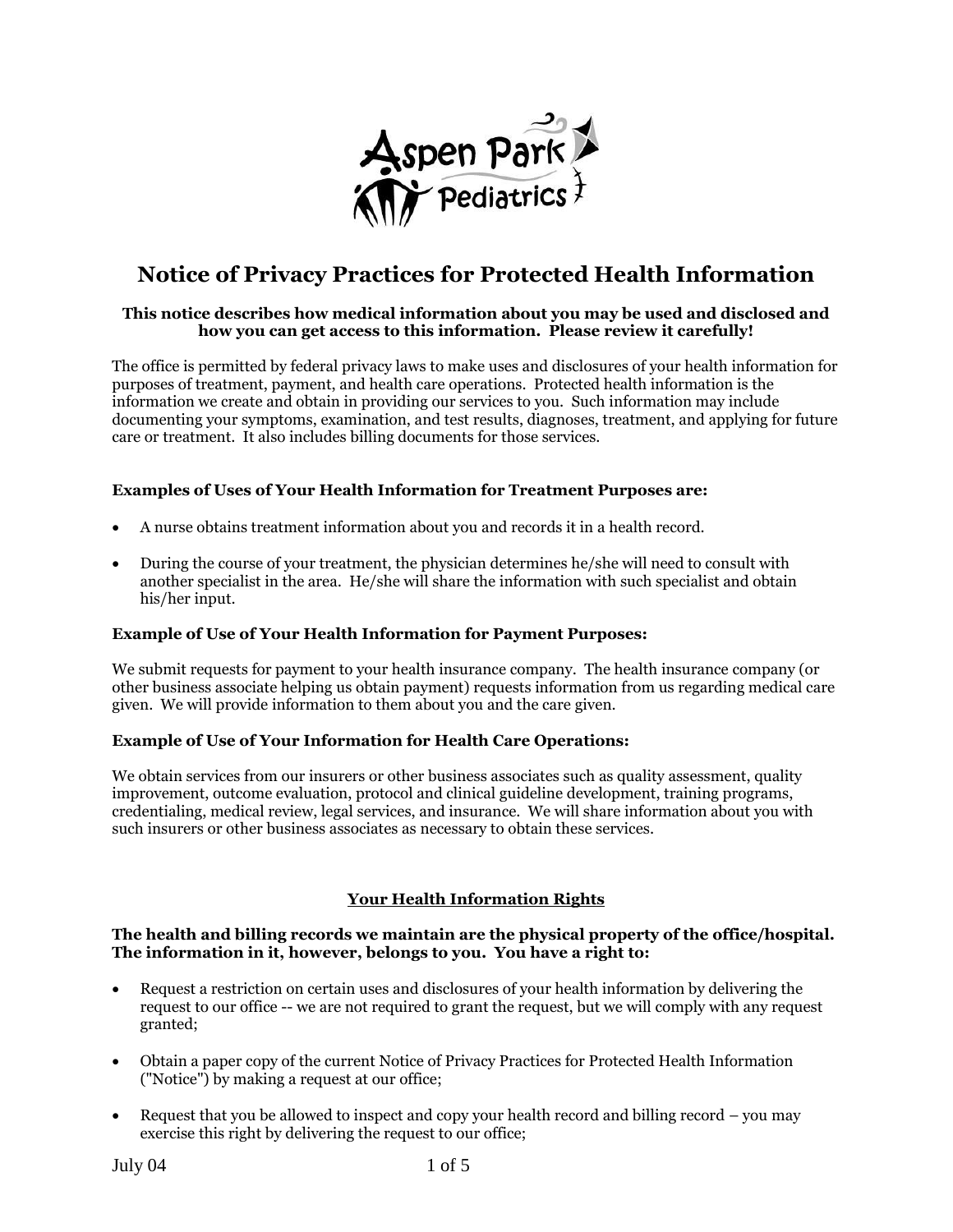- Appeal a denial of access to your protected health information, except in certain circumstances;
- Request that your health care record be amended to correct incomplete or incorrect information by delivering a request to our office. We may deny your request if you ask us to amend information that:
	- Was not created by us, unless the person or entity that created the information is no longer available to make the amendment;
	- Is not part of the health information kept by or for Aspen Park Pediatrics, PC.
	- Is not part of the information that you would be permitted to inspect and copy; or,
	- Is accurate and complete.

If your request is denied, you will be informed of the reason for the denial and will have an opportunity to submit a statement of disagreement to be maintained with your records;

- Request that communication of your health information be made by alternative means or at an alternative location by delivering the request in writing to our office;
- Obtain an accounting of disclosures of your health information as required to be maintained by law by delivering a request to our office. An accounting will not include uses and disclosures of information for treatment, payment, or operations; disclosures or uses made to you or made at your request; uses or disclosures made pursuant to an authorization signed by you; uses or disclosures made in a facility directory or to family members or friends relevant to that person's involvement in your care or in payment for such care; or, uses or disclosures to notify family or others responsible for your care of your location, condition, or your death.
- Revoke authorizations that you made previously to use or disclose information by delivering a written revocation to our office/hospital, except to the extent information or action has already been taken.

If you want to exercise any of the above rights, please contact Primary Officer, Manager, Carol Turner, MD, at 25797 Conifer Road, Suite B110, Conifer, Colorado 80433, in person or in writing, during regular business hours. She will inform you of the steps that need to be taken to exercise your rights.

# **Our Responsibilities**

# **The office/hospital is required to:**

- Maintain the privacy of your health information as required by law;
- Provide you with a notice as to our duties and privacy practices as to the information we collect and maintain about you;
- Abide by the terms of this Notice;
- Notify you if we cannot accommodate a requested restriction or request; and,
- Accommodate your reasonable requests regarding methods to communicate health information with you.

We reserve the right to amend, change, or eliminate provisions in our privacy practices and access practices and to enact new provisions regarding the protected health information we maintain. If our information practices change, we will amend our Notice. You are entitled to receive a revised copy of the Notice by calling and requesting a copy of our "Notice" or by visiting our office and picking up a copy.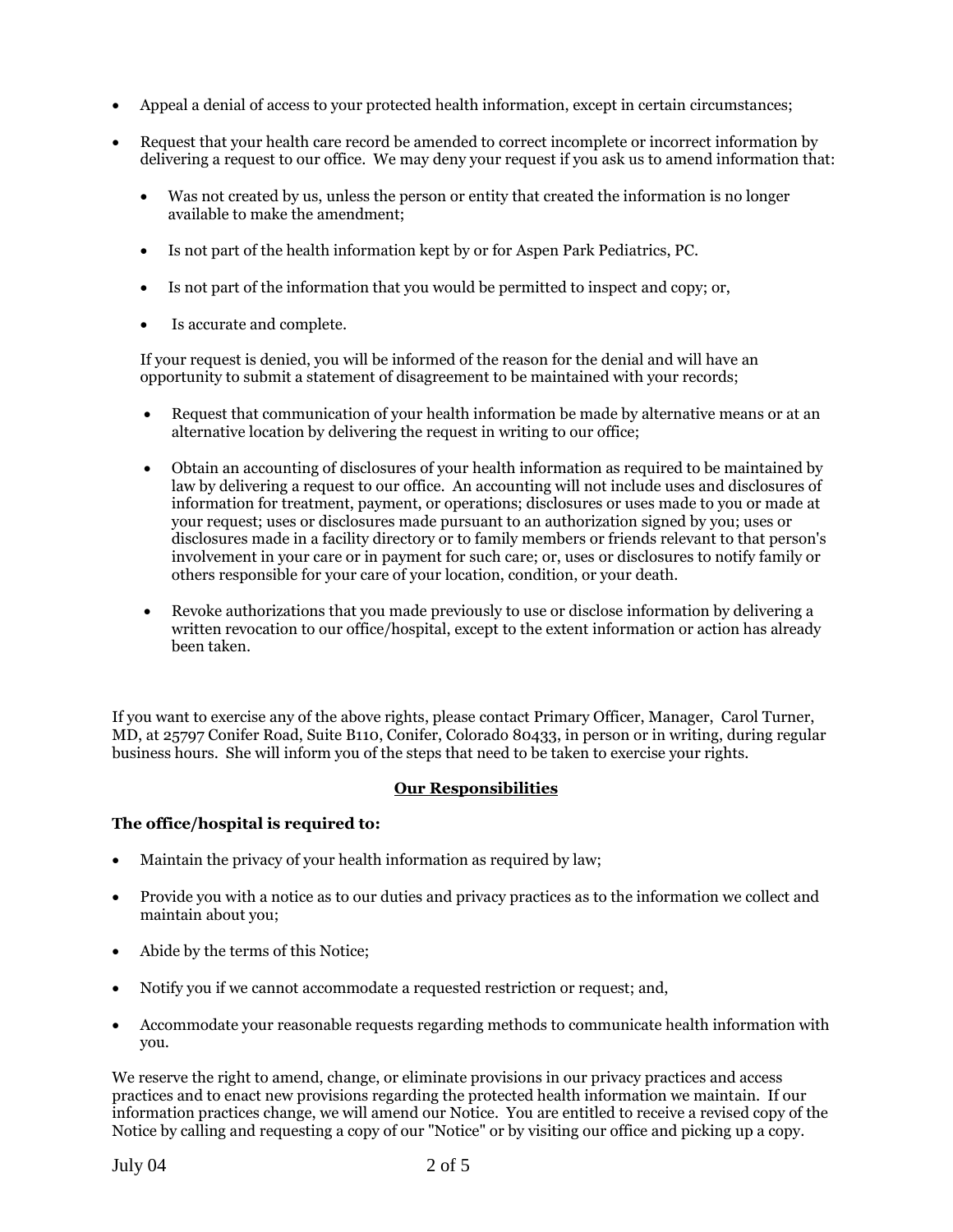# **To Request Information or File a Complaint**

If you have questions, would like additional information, or want to report a problem regarding the handling of your information, you may contact our Privacy Officer: Carol Turner, MD, at: 25797 Conifer Road, Suite B110, Conifer, Colorado 80433.

Additionally, if you believe your privacy rights have been violated, you may file a written complaint at our office by delivering the written complaint to the Privacy Officer, as above. You may also file a complaint by mailing it or e-mailing it to the Secretary of Health and Human Services, whose street address and e-mail address is: Office for Civil Rights - U.S. Department of Health and Human Services – 200 Independence Avenue S.W. - Room 509F, HHH Building - Washington, D.C. 20201.

- We cannot, and will not, require you to waive the right to file a complaint with the Secretary of Health and Human Services (HHS) as a condition of receiving treatment from the office.
- We cannot, and will not, retaliate against you for filing a complaint with the Secretary of Health and Human Services.

# **Other Disclosures and Uses**

## **Communication with Family**

 Using our best judgment, we may disclose to a family member, other relative, close personal friend, or any other person you identify, health information relevant to that person's involvement in your care or in payment for such care if you do not object or in an emergency.

## **Notification**

 Unless you object, we may use or disclose your protected health information to notify, or assist in notifying, a family member, personal representative, or other person responsible for your care, about your location, and about your general condition, or your death.

## **Research**

 We may disclose information to researchers when their research has been approved by an institutional review board that has reviewed the research proposal and established protocols to ensure the privacy of your protected health information.

# **Disaster Relief**

We may use and disclose your protected health information to assist in disaster relief efforts.

## **Organ Procurement Organizations**

 Consistent with applicable law, we may disclose your protected health information to organ procurement organizations or other entities engaged in the procurement, banking, or transplantation of organs for the purpose of tissue donation and transplant.

# **Food and Drug Administration (FDA)**

 We may disclose to the FDA your protected health information relating to adverse events with respect to food, supplements, products and product defects, or post-marketing surveillance information to enable product recalls, repairs, or replacements.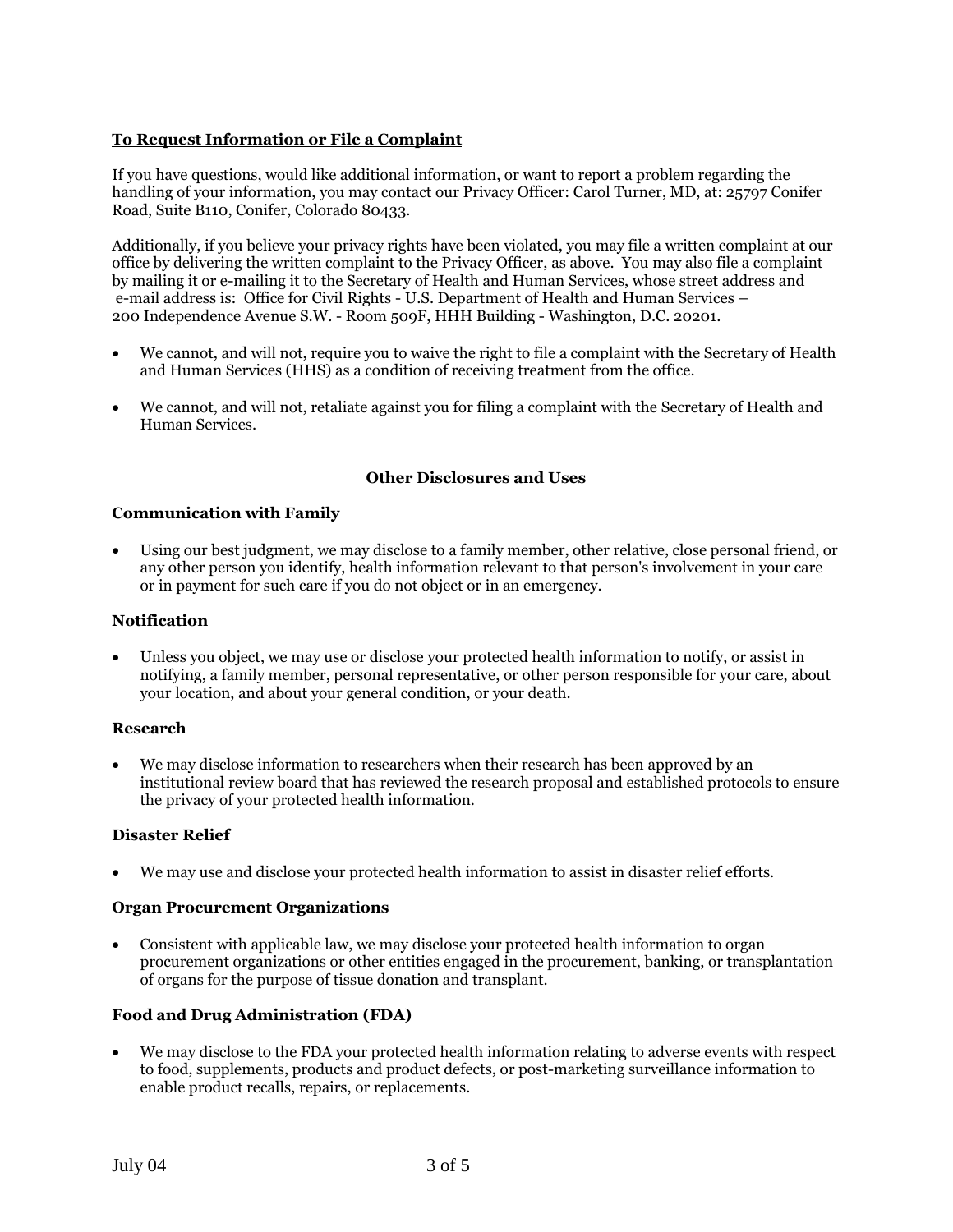## **Workers Compensation**

 If you are seeking compensation through Workers Compensation, we may disclose your protected health information to the extent necessary to comply with laws relating to Workers Compensation.

## **Public Health**

 As authorized by law, we may disclose your protected health information to public health or legal authorities charged with preventing or controlling disease, injury, or disability; to report reactions to medications or problems with products; to notify people of recalls; to notify a person who may have been exposed to a disease or who is at risk for contracting or spreading a disease or condition.

## **Abuse & Neglect**

 We may disclose your protected health information to public authorities as allowed by law to report abuse or neglect.

# **Employers**

 We may release health information about you to your employer if we provide health care services to you at the request of your employer, and the health care services are provided either to conduct an evaluation relating to medical surveillance of the workplace or to evaluate whether you have a workrelated illness or injury. In such circumstances, we will give you written notice of such release of information to your employer. Any other disclosures to your employer will be made only if you execute a specific authorization for the release of that information to your employer.

## **Correctional Institutions**

 If you are an inmate of a correctional institution, we may disclose to the institution or its agents the protected health information necessary for your health and the health and safety of other individuals.

## **Law Enforcement**

We may disclose your protected health information for law enforcement purposes as required by law, such as when required by a court order, or in cases involving felony prosecution, or to the extent an individual is in the custody of law enforcement.

## **Health Oversight**

 Federal law allows us to release your protected health information to appropriate health oversight agencies or for health oversight activities.

## **Judicial/Administrative Proceedings**

 We may disclose your protected health information in the course of any judicial or administrative proceeding as allowed or required by law, with your authorization, or as directed by a proper court order.

## **Serious Threat**

 To avert a serious threat to health or safety, we may disclose your protected health information consistent with applicable law to prevent or lessen a serious, imminent threat to the health or safety of a person or the public.